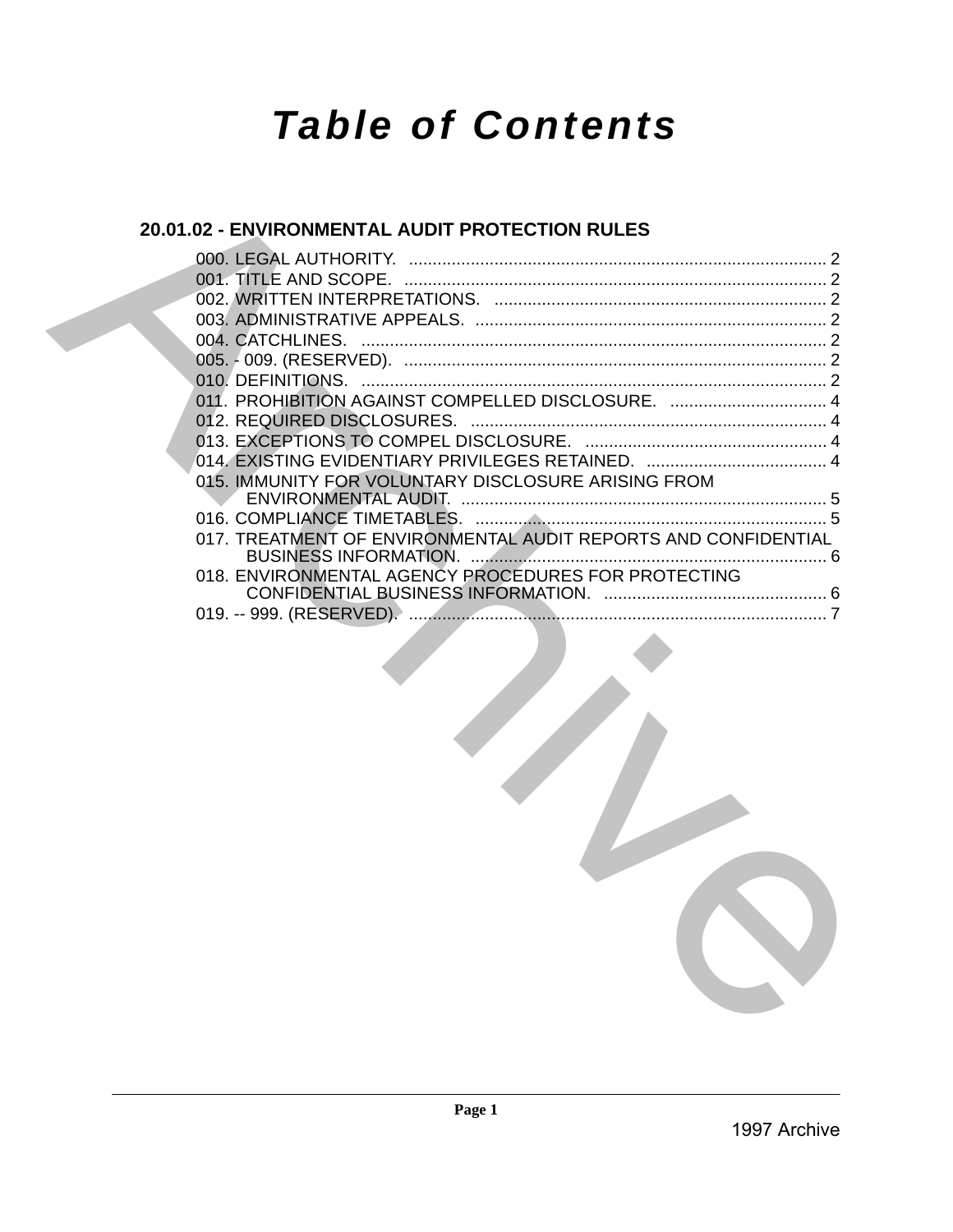

### **20.01.02 - ENVIRONMENTAL AUDIT PROTECTION RULES**

### <span id="page-1-1"></span>**000. LEGAL AUTHORITY.**

### <span id="page-1-2"></span>**001. TITLE AND SCOPE.**

### <span id="page-1-3"></span>**002. WRITTEN INTERPRETATIONS.**

### <span id="page-1-4"></span>**003. ADMINISTRATIVE APPEALS.**

### <span id="page-1-5"></span>**004. CATCHLINES.**

### <span id="page-1-6"></span>**005. - 009. (RESERVED).**

### <span id="page-1-7"></span>**010. DEFINITIONS.**

<span id="page-1-0"></span>

|              |                      | <b>20.01.02 - ENVIRONMENTAL AUDIT PROTECTION RULES</b>                                                                                                                                                                                                                                                                                                                                                                                                                                                                                                                                                                                                                                                                                                                                                                                         |               |
|--------------|----------------------|------------------------------------------------------------------------------------------------------------------------------------------------------------------------------------------------------------------------------------------------------------------------------------------------------------------------------------------------------------------------------------------------------------------------------------------------------------------------------------------------------------------------------------------------------------------------------------------------------------------------------------------------------------------------------------------------------------------------------------------------------------------------------------------------------------------------------------------------|---------------|
|              |                      |                                                                                                                                                                                                                                                                                                                                                                                                                                                                                                                                                                                                                                                                                                                                                                                                                                                |               |
| 000.         |                      | <b>LEGAL AUTHORITY.</b><br>The Idaho Department of Lands is authorized under Sections 9-810 and 67-5226(1)(b) Idaho Code, to adopt rules<br>concerning the administration of the Idaho Environmental Audit Protection Act.                                                                                                                                                                                                                                                                                                                                                                                                                                                                                                                                                                                                                     | $(12-12-95)T$ |
| 001.         |                      | <b>TITLE AND SCOPE.</b><br>These rules shall be cited as IDAPA 20.01.02, et seq., Rules of the Idaho Department of Lands, IDAPA 20, Title 01,<br>Chapter 02, "Environmental Audit Protection Rules." These rules implement the Environmental Audit Protection<br>Act, Sections 9-801 et seq., Idaho Code. These rules are intended to encourage persons conducting activities<br>regulated under applicable environmental laws to conduct voluntary internal environmental audits of their activities,<br>operations, compliance programs and management systems and to assess and improve compliance with applicable<br>environmental laws while protecting confidentiality of communications relating to voluntary internal environmental<br>audits. These rules are not intended to protect those who willfully violate environmental laws. | $(12-12-95)T$ |
| 002.         |                      | <b>WRITTEN INTERPRETATIONS.</b><br>as described in Section 67-5201(16)(b)(iv), Idaho Code, the Department of Lands may have written statements which<br>pertain to the interpretation of the rules of this chapter, or to the documentation of compliance with the rules of this<br>chapter. If available, such written statements can be inspected and copied at cost at the main office or area offices of<br>this agency that maintains custody of such statements.                                                                                                                                                                                                                                                                                                                                                                         | $(12-12-95)T$ |
| 003.         | 67-5270, Idaho Code. | <b>ADMINISTRATIVE APPEALS.</b><br>Persons may be entitled to judicial review of final agency actions authorized under this chapter pursuant to Section                                                                                                                                                                                                                                                                                                                                                                                                                                                                                                                                                                                                                                                                                         | $(12-12-95)T$ |
| 004.         |                      | <b>CATCHLINES.</b><br>Catchlines within this chapter are not to be used in the interpretation of the rules.                                                                                                                                                                                                                                                                                                                                                                                                                                                                                                                                                                                                                                                                                                                                    | $(12-12-95)T$ |
| $005. -009.$ |                      | (RESERVED).                                                                                                                                                                                                                                                                                                                                                                                                                                                                                                                                                                                                                                                                                                                                                                                                                                    |               |
| 010.         |                      | DEFINITIONS.                                                                                                                                                                                                                                                                                                                                                                                                                                                                                                                                                                                                                                                                                                                                                                                                                                   |               |
|              | 01.                  | Certification. For purposes of Section 016, a responsible official of the owner or operator shall<br>certify in writing, based on information and belief formed after a reasonable inquiry, that all necessary and reasonable<br>steps have been taken to achieve compliance.                                                                                                                                                                                                                                                                                                                                                                                                                                                                                                                                                                  | $(12-12-95)T$ |
|              | 02.                  | Compliance Plan. A document which may be included in the Environmental Audit Report that<br>describes the activities to be performed to correct a potential violation and to maintain compliance into the future.                                                                                                                                                                                                                                                                                                                                                                                                                                                                                                                                                                                                                              | $(12-12-95)T$ |
|              | a.                   | A compliance plan shall include:                                                                                                                                                                                                                                                                                                                                                                                                                                                                                                                                                                                                                                                                                                                                                                                                               | $(12-12-95)T$ |
|              | $\mathrm{i}.$        | The activities to be taken to achieve and maintain compliance;                                                                                                                                                                                                                                                                                                                                                                                                                                                                                                                                                                                                                                                                                                                                                                                 | $(12-12-95)T$ |
|              | ii.                  | The timetable needed to complete compliance plan activities; and                                                                                                                                                                                                                                                                                                                                                                                                                                                                                                                                                                                                                                                                                                                                                                               | $(12-12-95)T$ |
|              | iii.                 | An explanation supporting the timetable.                                                                                                                                                                                                                                                                                                                                                                                                                                                                                                                                                                                                                                                                                                                                                                                                       | $(12-12-95)T$ |
|              | 03.                  | Department. The Idaho Department of Lands.                                                                                                                                                                                                                                                                                                                                                                                                                                                                                                                                                                                                                                                                                                                                                                                                     | $(12-12-95)T$ |
|              | 04.                  | Document. A source from which information can be obtained or translated including, but not<br>limited to, writings, drawings, graphs, charts, photographs, phone records, and other data compilations, including                                                                                                                                                                                                                                                                                                                                                                                                                                                                                                                                                                                                                               | $(12-12-95)T$ |
| electronic.  |                      |                                                                                                                                                                                                                                                                                                                                                                                                                                                                                                                                                                                                                                                                                                                                                                                                                                                |               |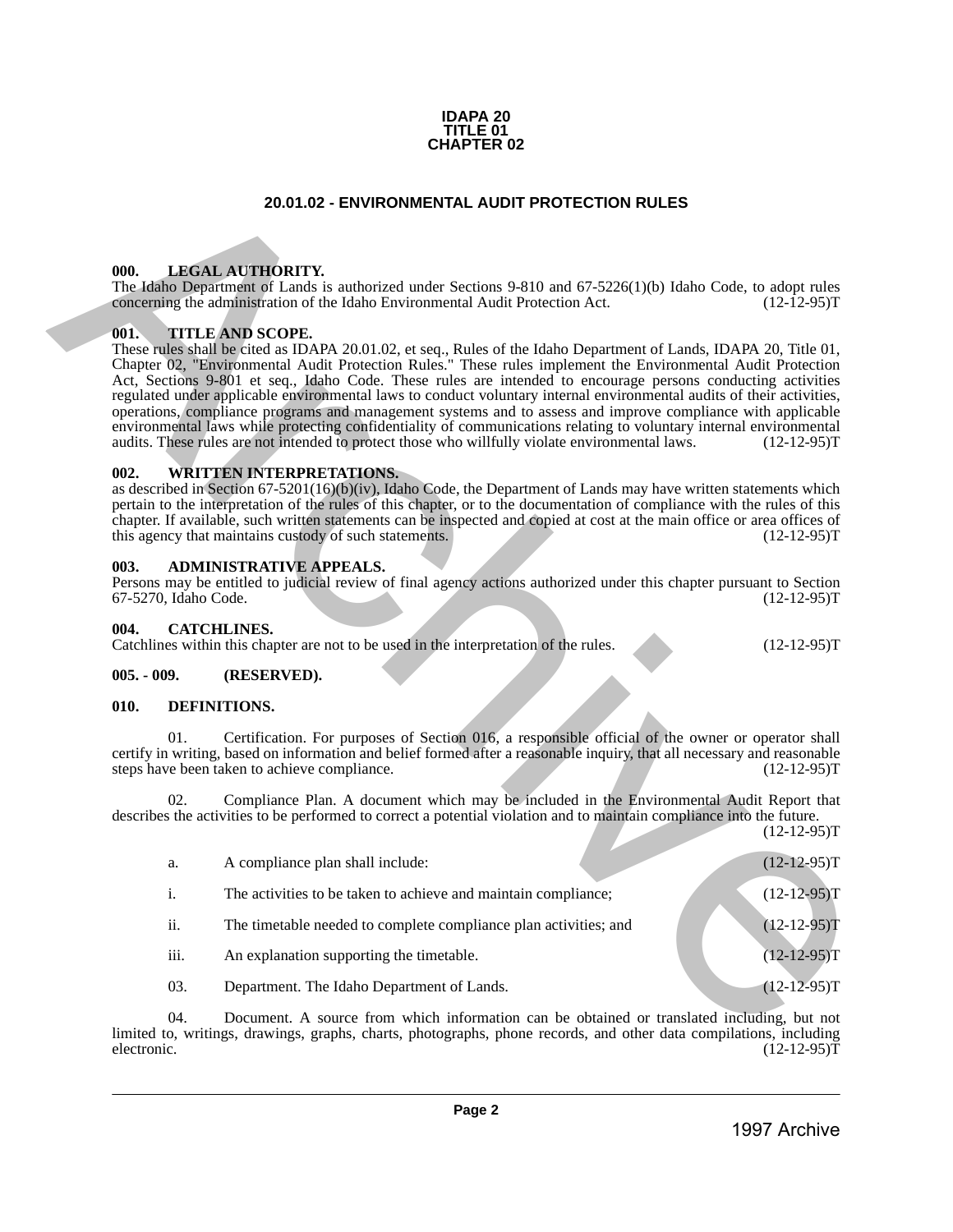| 05.                                    | Environmental Agency. Any department or division of the State, local government, or health board<br>with the authority to enforce any state environmental law.                                                                                                                                                                                                                                                                                                                                                                                                                                                                                                                                                                                                                                 | $(12-12-95)T$  |
|----------------------------------------|------------------------------------------------------------------------------------------------------------------------------------------------------------------------------------------------------------------------------------------------------------------------------------------------------------------------------------------------------------------------------------------------------------------------------------------------------------------------------------------------------------------------------------------------------------------------------------------------------------------------------------------------------------------------------------------------------------------------------------------------------------------------------------------------|----------------|
| 06.                                    | Environmental Audit. A voluntary internal evaluation done pursuant to a plan or protocol that is<br>designed to identify and prevent noncompliance and to improve compliance with environmental laws. (12-12-95)T                                                                                                                                                                                                                                                                                                                                                                                                                                                                                                                                                                              |                |
| a.                                     | An environmental audit may be conducted by an owner or operator, an owner's or operator's<br>employees, or by an independent contractor.                                                                                                                                                                                                                                                                                                                                                                                                                                                                                                                                                                                                                                                       | $(12-12-95)T$  |
| b.                                     | An environmental audit may include:                                                                                                                                                                                                                                                                                                                                                                                                                                                                                                                                                                                                                                                                                                                                                            | $(12-12-95)T$  |
| i.                                     | One (1) or more facilities;                                                                                                                                                                                                                                                                                                                                                                                                                                                                                                                                                                                                                                                                                                                                                                    | $(12-12-95)T$  |
| ii.                                    | Any activity at one (1) or more facilities;                                                                                                                                                                                                                                                                                                                                                                                                                                                                                                                                                                                                                                                                                                                                                    | $(12-12-95)T$  |
| iii.                                   | Impacts on one $(1)$ or more environmental media at a facility or facilities; or                                                                                                                                                                                                                                                                                                                                                                                                                                                                                                                                                                                                                                                                                                               | $(12-12-95)T$  |
| iv.                                    | Management systems related to a facility, an activity or an impact on environmental media.                                                                                                                                                                                                                                                                                                                                                                                                                                                                                                                                                                                                                                                                                                     | $(12-12-95)T$  |
| c.                                     | An environmental audit is not voluntary for purposes of immunity if it is initiated as a result of:                                                                                                                                                                                                                                                                                                                                                                                                                                                                                                                                                                                                                                                                                            | $(12-12-95)T$  |
| i.                                     | The commencement of a federal or state inspection, investigation or information request;                                                                                                                                                                                                                                                                                                                                                                                                                                                                                                                                                                                                                                                                                                       | $(12-12-95)T$  |
| ii.                                    | Notice of a citizen suit;                                                                                                                                                                                                                                                                                                                                                                                                                                                                                                                                                                                                                                                                                                                                                                      | $(12-12-95)T$  |
| iii.                                   | Legal complaint by a third party; or                                                                                                                                                                                                                                                                                                                                                                                                                                                                                                                                                                                                                                                                                                                                                           | $(12-12-95)T$  |
| iv.<br>third party is imminent.        | The owner's or operator's knowledge that the discovery of the violation by a regulatory agency or                                                                                                                                                                                                                                                                                                                                                                                                                                                                                                                                                                                                                                                                                              | $(12-12-95)$ T |
| 07.<br>of the audit and shall include: | Environmental Audit Plan or Protocol. A document outlining an owner's or operator's intent to<br>perform a systematic, scheduled, and objective environmental audit. An environmental audit plan or protocol may<br>include or be a part of a corporate environmental policy or memoranda or other documents describing portions or all                                                                                                                                                                                                                                                                                                                                                                                                                                                        | $(12-12-95)T$  |
| a.                                     | The inclusive dates and times of the audit;                                                                                                                                                                                                                                                                                                                                                                                                                                                                                                                                                                                                                                                                                                                                                    | $(12-12-95)T$  |
| b.                                     | The specific equipment, processes, and facilities audited;                                                                                                                                                                                                                                                                                                                                                                                                                                                                                                                                                                                                                                                                                                                                     | $(12-12-95)T$  |
| c.                                     | The audit procedures and protocols;                                                                                                                                                                                                                                                                                                                                                                                                                                                                                                                                                                                                                                                                                                                                                            | $(12-12-95)T$  |
| d.                                     | The purpose of the audit; and                                                                                                                                                                                                                                                                                                                                                                                                                                                                                                                                                                                                                                                                                                                                                                  | $(12-12-95)T$  |
| e.                                     | Any circumstances identified which may constitute a violation of environmental law. (12-12-95)T                                                                                                                                                                                                                                                                                                                                                                                                                                                                                                                                                                                                                                                                                                |                |
| 08.                                    | Environmental Audit Report. A set of documents, each labeled "Environmental Audit Report" (or a<br>substantially equivalent label) and prepared as a result of an environmental audit. The environmental audit report may<br>include a compliance plan, field notes, records of observations, findings, opinions, suggestions, implementation<br>plans, conclusions, drafts, memoranda, drawings, photographs, computer-generated or electronically recorded<br>information, maps, data, charts, graphs, and surveys, provided such supporting information is collected or developed<br>for the primary purpose and in the course of an environmental audit. An environmental audit report may include<br>memoranda and documents analyzing portions or all of the environmental audit report. | $(12-12-95)T$  |
| 09.                                    | Environmental Law. Any federal, state, or local law, regulation, rule, ordinance, or permit terms                                                                                                                                                                                                                                                                                                                                                                                                                                                                                                                                                                                                                                                                                              |                |
|                                        | Page 3                                                                                                                                                                                                                                                                                                                                                                                                                                                                                                                                                                                                                                                                                                                                                                                         |                |
|                                        |                                                                                                                                                                                                                                                                                                                                                                                                                                                                                                                                                                                                                                                                                                                                                                                                | 1997 Archive   |

| a. | The inclusive dates and times of the audit;                | $(12-12-95)T$ |
|----|------------------------------------------------------------|---------------|
| b. | The specific equipment, processes, and facilities audited; | $(12-12-95)T$ |
| c. | The audit procedures and protocols;                        | $(12-12-95)T$ |
| d. | The purpose of the audit; and                              | $(12-12-95)T$ |
|    |                                                            |               |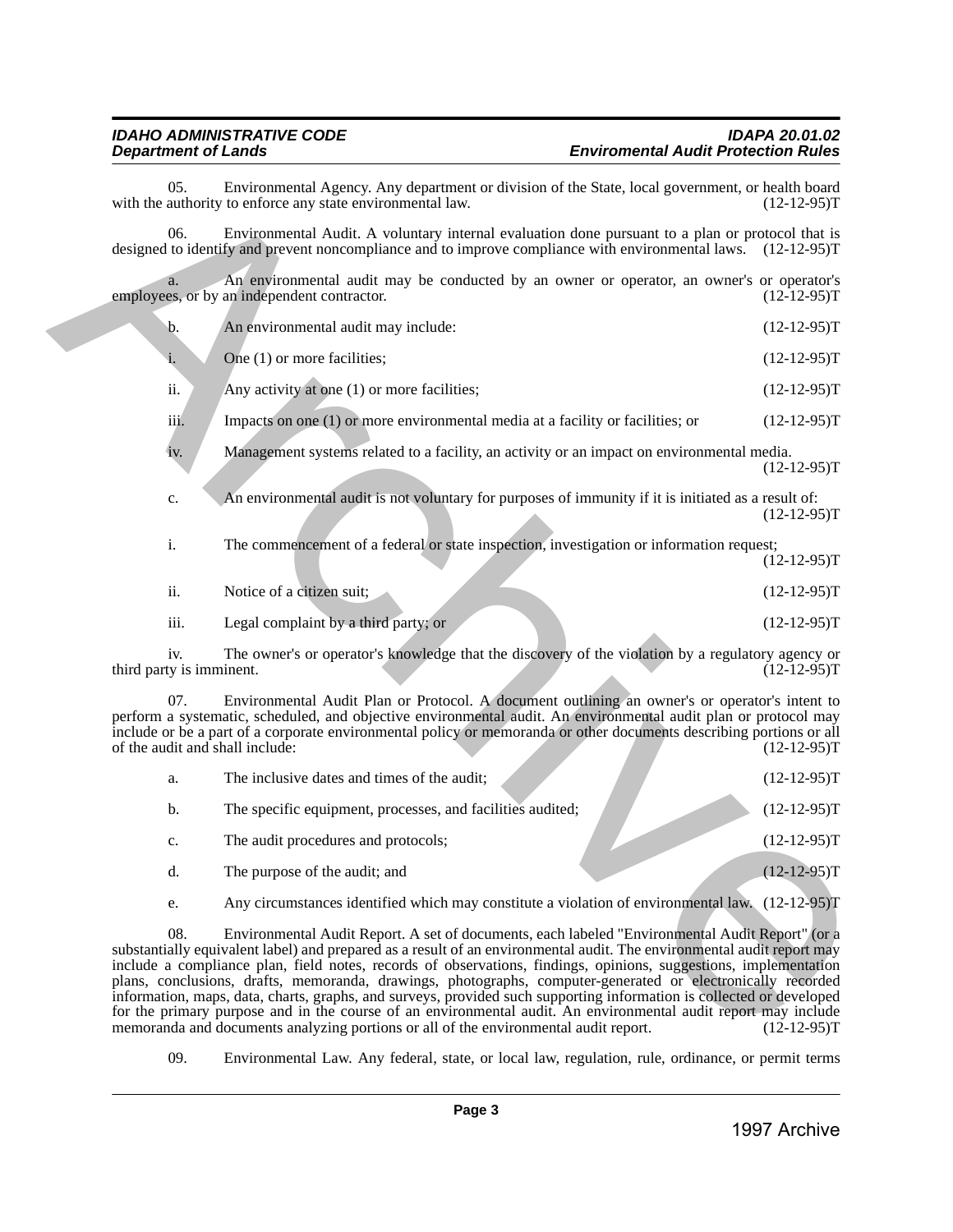and conditions designed to protect or enhance the quality of land, water, or air for the protection of human health, wildlife, other biota, or the environment. (12-12-95) wildlife, other biota, or the environment.

10. In Camera Review. A hearing or review in a courtroom, hearing room, or chambers to which the general public is not admitted. After such hearing or review, the content of the oral or other evidence, and statements of judge, hearing officer and counsel, shall be held in confidence by those participating in or present at the hearing or review, and any transcript of the hearing or review shall be sealed and not considered a public record until or unless<br>its contents are disclosed by a court having jurisdiction over the matter. (12-12-95) its contents are disclosed by a court having jurisdiction over the matter.

11. Owner or Operator. A person subject to an environmental law. (12-12-95)T

12. Person. Any individual, firm, association, partnership, joint stock company, trust, estate, political subdivision, public or private corporation, state or federal governmental department, agency or instrumentality, or any other legal entity which is recognized by the law as the subject of rights and duties. (12-12-95) any other legal entity which is recognized by the law as the subject of rights and duties.

### <span id="page-3-0"></span>**011. PROHIBITION AGAINST COMPELLED DISCLOSURE.**

Notwithstanding any other provision of law to the contrary, no state of Idaho public official, employee or environmental agency shall require to be disclosed an environmental audit report or any part thereof, prepared by or on behalf of any person, except from the state of Idaho or any political subdivision. (12-12-95)T

### <span id="page-3-1"></span>**012. REQUIRED DISCLOSURES.**

01. Disclosures Required to Be Made. Nothing in these rules shall be construed to prohibit a request for information, investigation or disclosure of information required to be disclosed pursuant to a federal and state law, rule or regulation. Documents, communications, data, reports and other information which must be collected, developed and reported pursuant to a federal and state law, rule and regulation must be disclosed in accordance with the applicable law, rule or regulation. (12-12-95)T the applicable law, rule or regulation.

02. Permitted Activities. Disclosure of an environmental audit report or any part thereof regarding permitted activities may, at the discretion of the environmental agency, be treated as a voluntary disclosure for purposes of the Environmental Audit Protection Act and these rules. (12-12-95) purposes of the Environmental Audit Protection Act and these rules.

### <span id="page-3-2"></span>**013. EXCEPTIONS TO COMPEL DISCLOSURE.**

01. Express Waiver. A state of Idaho public official, employee or environmental agency may compel disclosure of an environmental audit report to the extent that the protections of the Environmental Audit Protection Act, and these rules have been expressly waived by the owner or operator of a facility. The waiver shall apply only to the portions of the environmental audit report which are specifically waived. (12-12-95)T the portions of the environmental audit report which are specifically waived.

02. Fraudulent or Improper Purpose. The prohibition against compelled disclosure does not apply if the nentral agency or court after an in camera review determines that: (12-12-95) environmental agency or court after an in camera review determines that:

| Protection for the audit report is for a fraudulent purpose; or |  | $(12-12-95)T$ |
|-----------------------------------------------------------------|--|---------------|
|                                                                 |  |               |

b. The material is not an appropriate subject for an environmental audit. (12-12-95) T

03. Burden of Proof. A party seeking disclosure of an environmental audit report has the burden of proving the disclosure is appropriate. The existence of a written environmental compliance policy or adoption of a plan of action to meet applicable environmental laws shall constitute prima facie evidence that an environmental audit report was designed to prevent noncompliance and improve compliance with environmental laws and that the environmental audit is protected from disclosure. A party seeking disclosure under Subsection 013.02.a. has the burden of proving that the privilege is asserted for a fraudulent purpose. (12-12-95)T **Example Solution** Constraint in the specified voltaine since the specified voltaine since the specified voltaine of the specified voltaine of the specified voltaine of the specified voltaine of the specified voltaine of

### <span id="page-3-3"></span>**014. EXISTING EVIDENTIARY PRIVILEGES RETAINED.**

Nothing in these rules is intended to be inconsistent with the Idaho Rules of Evidence or in any way limit, waive or abrogate the scope or nature of any statutory or common law privilege, including the work-product doctrine and the attorney-client privilege. (12-12-95)T attorney-client privilege.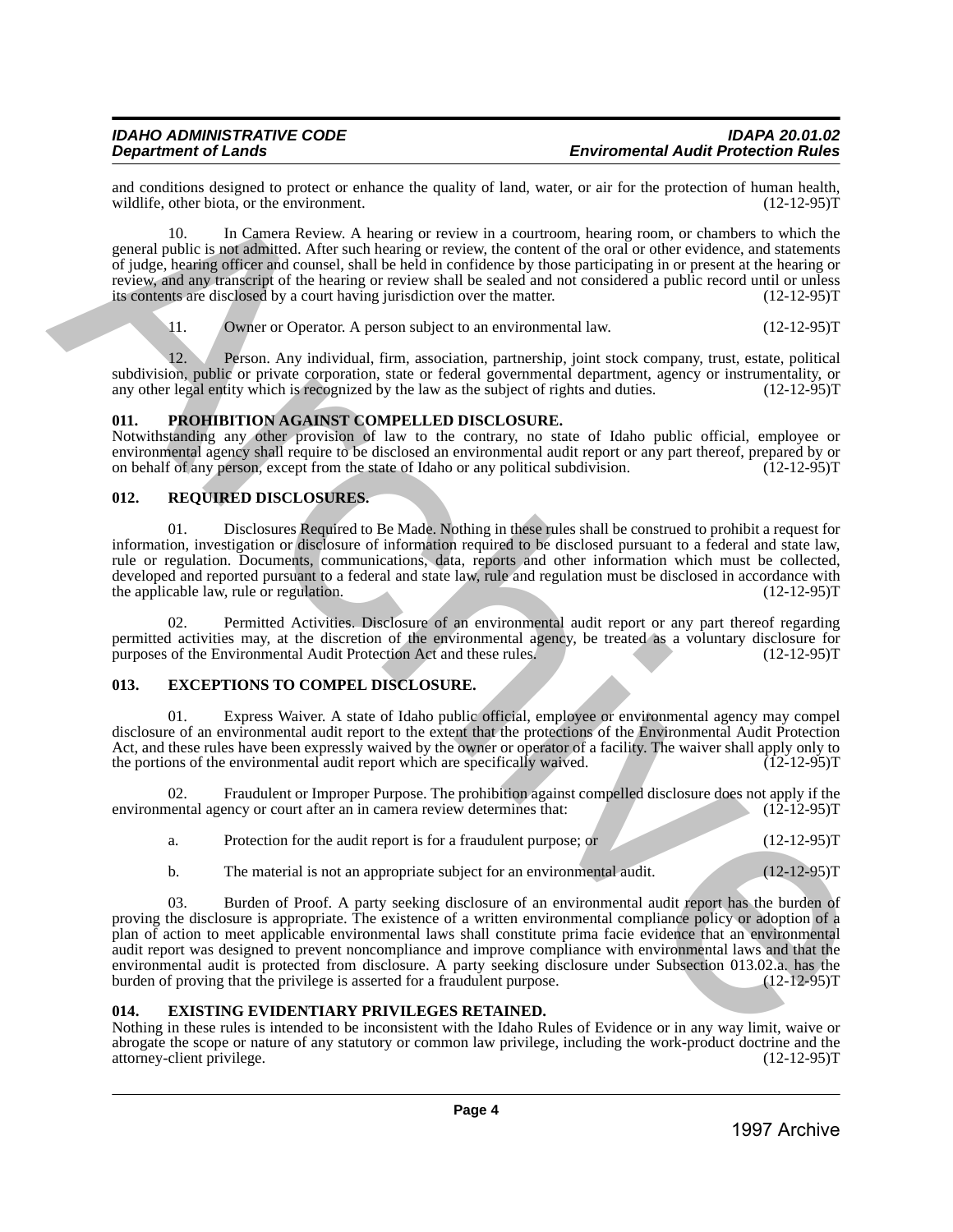### <span id="page-4-0"></span>**015. IMMUNITY FOR VOLUNTARY DISCLOSURE ARISING FROM ENVIRONMENTAL AUDIT.**

Immunity. Any person that makes a voluntary disclosure of an environmental audit report, or relevant portions thereof, which identifies circumstances which may constitute a violation of any state environmental law to the appropriate environmental agency, shall be immune from state prosecution, suit or administrative action for any civil or criminal penalties, or incarceration for such violations, subject to Section 016. (12-12-9 any civil or criminal penalties, or incarceration for such violations, subject to Section 016.

02. Presumption of Voluntary Disclosure. A disclosure is rebuttably presumed voluntary if:

 $(12-12-95)T$ 

The disclosure is made to the environmental regulatory agency having regulatory authority by the or in a timely manner after completion of the environmental audit:  $(12-12-95)$ owner and operator in a timely manner after completion of the environmental audit;

b. The disclosure arises out of an environmental audit; and  $(12{\text -}12{\text -}95)$ T

The owner or operator making the disclosure immediately initiates appropriate efforts to achieve compliance, pursues compliance with due diligence, and expeditiously achieves compliance within a reasonable period after the completion of the environmental audit. (12-12-95)T

03. Limitations on Immunity. Immunity from administrative, civil or criminal penalties or incarceration or other type of enforcement action in this section does not apply if a person has been found by a court to have committed serious violations that constitute a pattern of continuous or repeated violations of environmental laws, regulations, permit conditions, settlement agreements, consent orders, and were due to separate distinctive events giving rise to the violations within the three (3) year period prior to date of disclosure. Such a pattern of continuous repeated violations may also be demonstrated by multiple settlement agreements related to substantially the same alleged violations concerning serious instances of noncompliance with environmental laws that occurred<br>within the three (3) year period immediately prior to the date of the voluntary disclosure. (12-12-95)T within the three  $(3)$  year period immediately prior to the date of the voluntary disclosure. 915. IMMUNITY FOR VOLUNTARY DISCLOSURE ARISING FROM ENVIRONMENTAL AUDIT<br>
notions (1) the Manual Manual Manual Manual Manual Manual Manual Manual Manual Manual Manual Manual Manual Manual Manual Manual Manual Manual Manual

Compliance. Except as specifically provided, this section does not affect any authority of an environmental agency to require compliance through a consent order or action in district court or to abate an imminent hazard, associated with the information disclosed in any voluntary disclosure of an environmental violation. (12-12-95)T violation. (12-12-95)T

### <span id="page-4-1"></span>**016. COMPLIANCE TIMETABLES.**

01. Timetable to Achieve Compliance. The immunity described in Section 9-809, Idaho Code, and 015 shall apply if: (12-12-95) Section  $015$  shall apply if:

a. Compliance is achieved within sixty (60) days after the completion of the environmental audit, and  $(12-12-95)T$ compliance is certified by the owner or operator; or

b. Compliance cannot be achieved and certified within sixty (60) days, compliance is achieved within able set forth in an approved compliance plan; or  $(12-12-95)$ the timetable set forth in an approved compliance plan; or

c. An environmental audit report shows noncompliance to be failure to obtain a permit, or other governmental permission, a permit application or equivalent document is submitted to the environmental agency within sixty (60) days. If an owner or operator is unable to submit a permit application within sixty (60) days after completion of an environmental audit, compliance is achieved within the timetable set forth in an approved compliance plan; or (12-12-95) compliance plan; or

The environmental agency and the owner or operator enter into a written agreement, administrative consent order or judicial consent decree. A consent order may be appropriate in circumstances where remedial measures are complex or a lengthy schedule for obtaining and maintaining compliance is required. (12-12-95)T

Review of Compliance Plan. If an owner or operator submits a compliance plan under Subsection 016.02.b. or 016.02.c., the environmental agency shall approve or disapprove the plan within thirty (30) days of the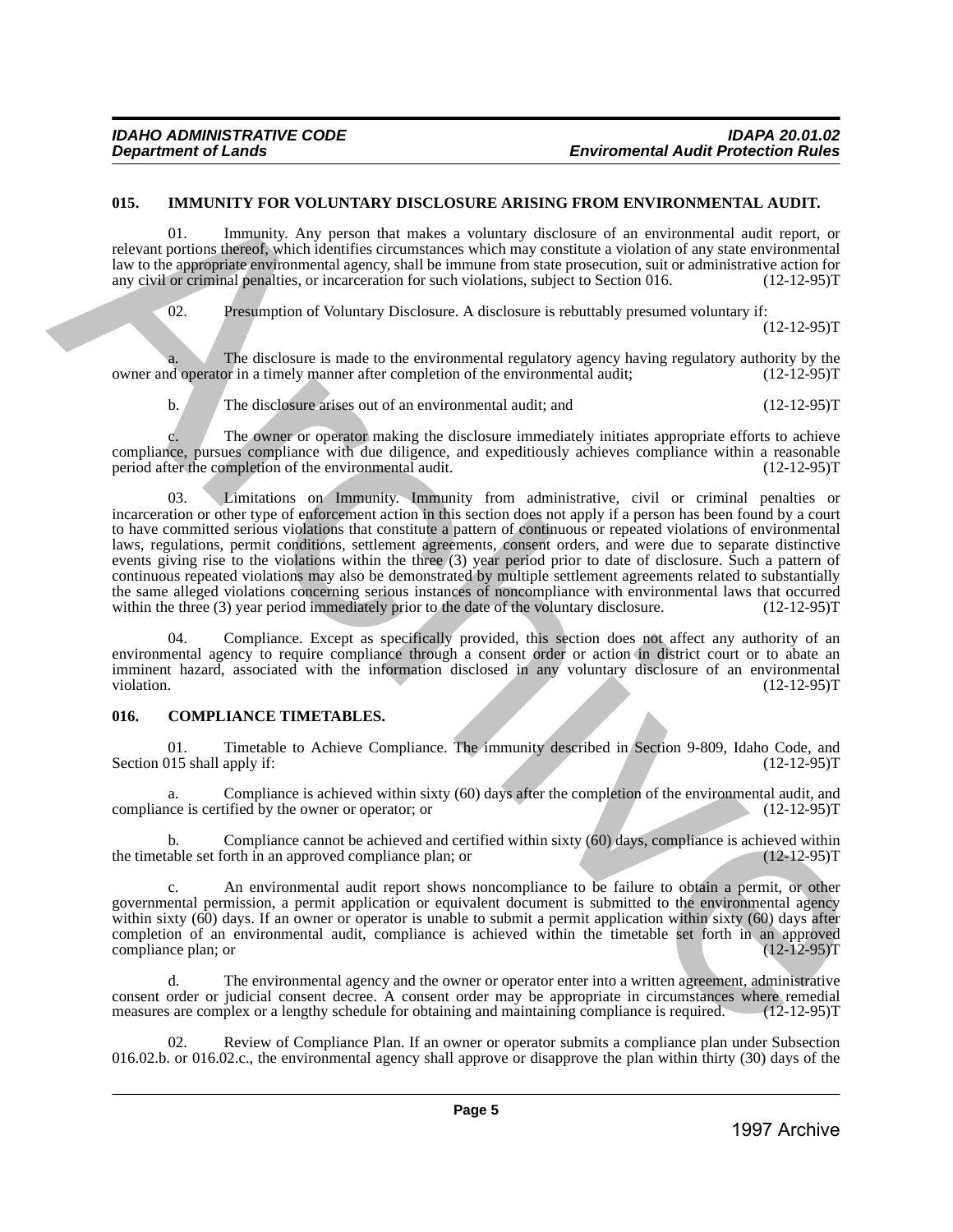|                                    | Page 6                                                                                                                                                                                                                                                                                                                                                                                                                                                                                                                                                                      |                |
|------------------------------------|-----------------------------------------------------------------------------------------------------------------------------------------------------------------------------------------------------------------------------------------------------------------------------------------------------------------------------------------------------------------------------------------------------------------------------------------------------------------------------------------------------------------------------------------------------------------------------|----------------|
| acting in their official capacity. |                                                                                                                                                                                                                                                                                                                                                                                                                                                                                                                                                                             | $(12-12-95)T$  |
| <b>INFORMATION.</b><br>01.         | Secured Files. The environmental agency shall secure all confidential business information in<br>locked cabinets or rooms. Access to confidential business information shall be prohibited except to state officials                                                                                                                                                                                                                                                                                                                                                        |                |
| 018.                               | <b>ENVIRONMENTAL AGENCY PROCEDURES FOR PROTECTING CONFIDENTIAL BUSINESS</b>                                                                                                                                                                                                                                                                                                                                                                                                                                                                                                 |                |
| 03.                                | Asserting Claim of Business Confidentiality. Any person submitting information may assert a<br>claim of business confidentiality covering all or part of that information. If no such claim accompanies the<br>information when submitted to the environmental agency, the information is not exempt from public disclosure.                                                                                                                                                                                                                                                | $(12-12-95)$ T |
| b.                                 | Submitted along with a claim for protection as confidential business information. Claims of<br>confidentiality for the name and address of any permit applicant or permittee will be denied.                                                                                                                                                                                                                                                                                                                                                                                | $(12-12-95)T$  |
| a.<br>equivalent label; and        | Clearly identified and labeled at the time of submittal by a cover sheet or other suitable form of<br>notice employing language such as Environmental Audit Report, Confidential Business Information or substantially                                                                                                                                                                                                                                                                                                                                                      | $(12-12-95)T$  |
| 02.                                | Exempt From Disclosure. Any information submitted to an environmental agency which is claimed<br>to be confidential business information must be:                                                                                                                                                                                                                                                                                                                                                                                                                           | $(12-12-95)T$  |
| d.                                 | The person making the submittal has shown that disclosure of the information is likely to cause<br>substantial harm to that person's competitive position.                                                                                                                                                                                                                                                                                                                                                                                                                  | $(12-12-95)T$  |
| c.                                 | No environmental law requires disclosure of the information; and                                                                                                                                                                                                                                                                                                                                                                                                                                                                                                            | $(12-12-95)T$  |
| b.                                 | The information is not, and has not been, reasonably attainable without the consent of the person<br>making the submittal by other persons through legitimate means;                                                                                                                                                                                                                                                                                                                                                                                                        | $(12-12-95)T$  |
| a.                                 | The person making the submittal has shown that it has taken, and will maintain, reasonable<br>measures to protect the confidentiality of the information;                                                                                                                                                                                                                                                                                                                                                                                                                   | $(12-12-95)T$  |
| 01.7<br>if:                        | Definition. Confidential business information is any information which is claimed to pertain to the<br>interests of any business, which was developed or acquired by that business, and which is disclosed to the<br>environmental agency. A voluntarily prepared environmental audit report and voluntary disclosures of information to<br>an environmental agency which are claimed to be confidential business information are exempt from public<br>disclosure pursuant to Section 9-340, Idaho Code. A claim for treatment as confidential business information exists | $(12-12-95)T$  |
| 017.<br><b>INFORMATION.</b>        | TREATMENT OF ENVIRONMENTAL AUDIT REPORTS AND CONFIDENTIAL BUSINESS                                                                                                                                                                                                                                                                                                                                                                                                                                                                                                          |                |
| 03.                                | Modification of Approved Compliance Plan. Once approved, a compliance plan may be modified<br>only upon written approval from the environmental agency.                                                                                                                                                                                                                                                                                                                                                                                                                     | $(12-12-95)T$  |
| d.                                 | The adequacy of the compliance activities.                                                                                                                                                                                                                                                                                                                                                                                                                                                                                                                                  | $(12-12-95)T$  |
| c.                                 | The suitability of the timetable to achieve compliance; and                                                                                                                                                                                                                                                                                                                                                                                                                                                                                                                 | $(12-12-95)T$  |
| $\mathbf{b}$ .                     | The environmental and health consequences of the noncompliance;                                                                                                                                                                                                                                                                                                                                                                                                                                                                                                             | $(12-12-95)T$  |
| a.                                 | The nature of the noncompliance;                                                                                                                                                                                                                                                                                                                                                                                                                                                                                                                                            | $(12-12-95)T$  |
| disapproval:                       | factors shall be considered by the environmental agency in reviewing the compliance plan for approval or                                                                                                                                                                                                                                                                                                                                                                                                                                                                    | $(12-12-95)T$  |

### <span id="page-5-0"></span>**017. TREATMENT OF ENVIRONMENTAL AUDIT REPORTS AND CONFIDENTIAL BUSINESS INFORMATION.**

### <span id="page-5-1"></span>**018. ENVIRONMENTAL AGENCY PROCEDURES FOR PROTECTING CONFIDENTIAL BUSINESS INFORMATION.**